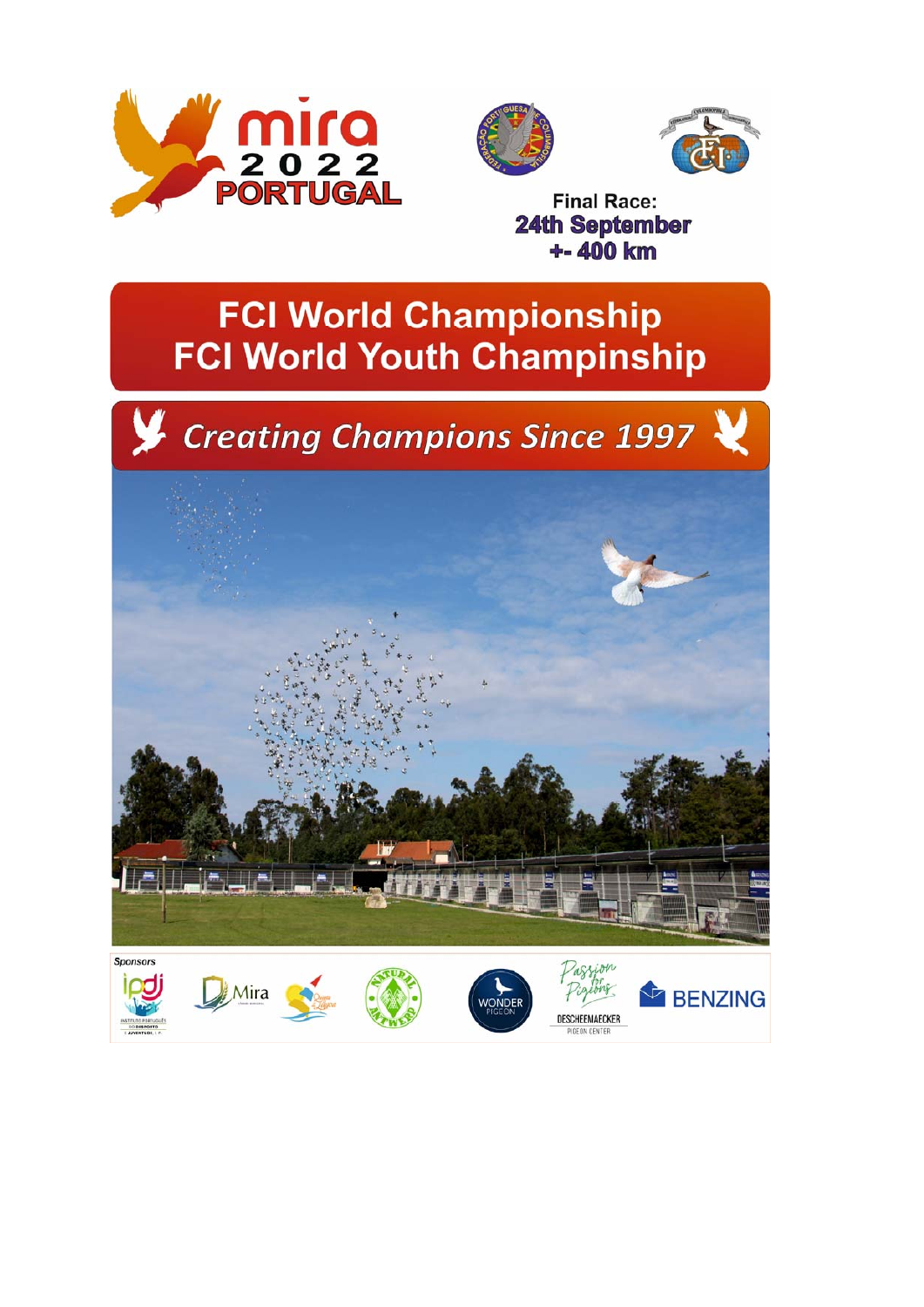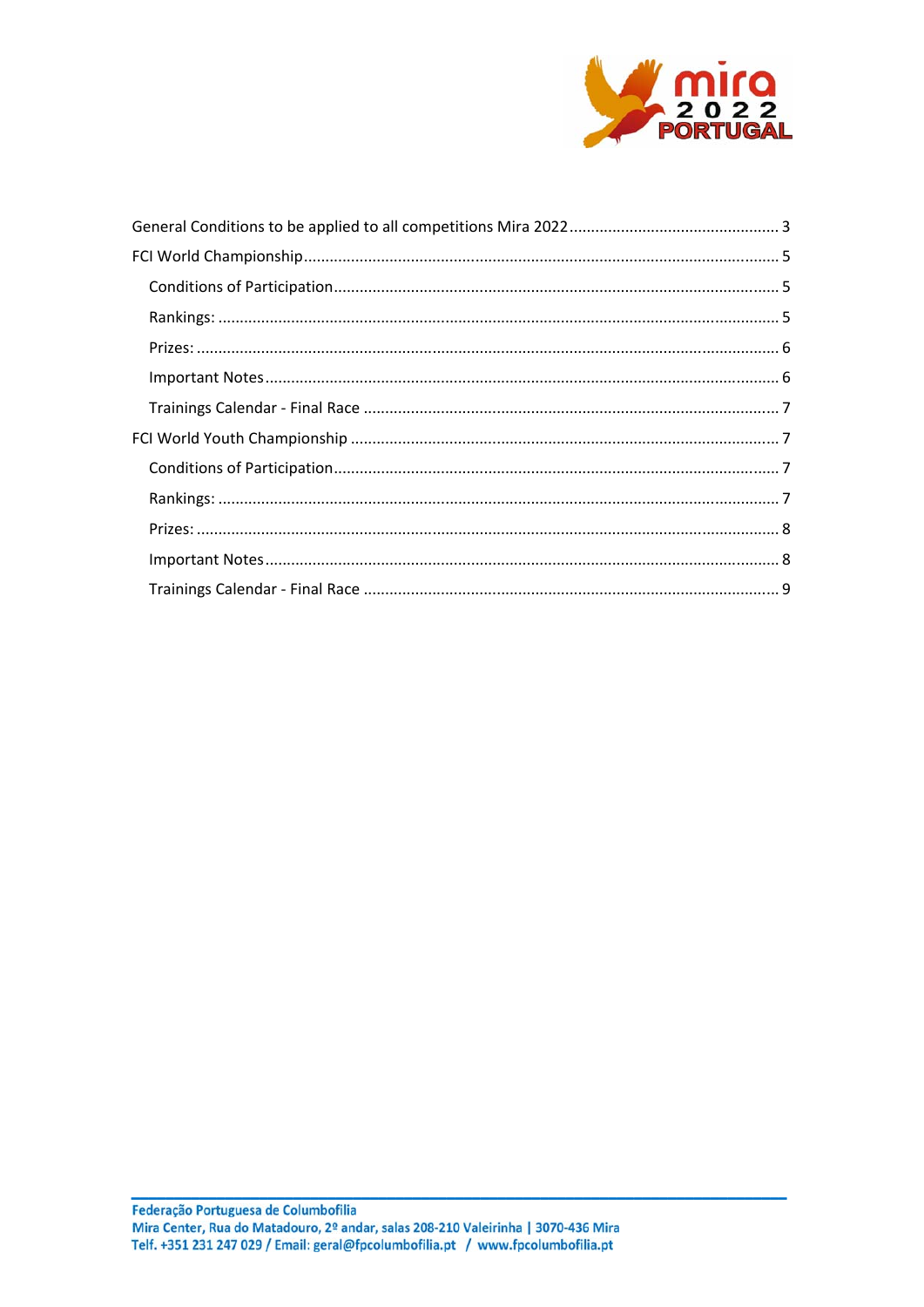

# General Conditions to be applied to all competitions Mira 2022

#### **1. What competitions are being held?**

The Portuguese Pigeon Fanciers Federation organises the following competitions on the same day:

- **FCI World Championship and World Youth Championship**  Competition intended for the participation of national teams representing the FCI countries.
- **FCI European Championship and European Youth Championship**  Competition intended for the participation of national teams representing the FCI European countries.
- **Ibero‐Latin American Tournament ‐ AILAC** Competition intended for the participation of national teams representing the Ibero‐ Latin American Pigeon Fanciers Association countries.
- **FCI Grand Prix of Portugal**  Competition intended for the individual participation for pigeon fanciers registered in Federations which belong to the FCI.
- **National Champions League** Competition intended for the participation of the Overall Champions from Portuguese Clubs in the 2021 Sporting Campaign.
- **National Youth Champion League** Competition intended solely for the participation of young Portuguese pigeon fanciers, up to 25 years of age and with an active sporting license for 2022.

#### **2. What is the pigeon reception period?**

The pigeons must be sent between 1st April and 29<sup>th</sup> May 2022.

#### **3. How old should the pigeons be at the time of delivery?**

At the time of delivery, the pigeons should not be younger than 40 days nor older than 60 days.

#### **4. Should the pigeons be vaccinated beforehand?**

The pigeons must be vaccinated 21 days after birth, so that they may be revaccinated at the time of their delivery to the Mira loft. Participants must specify the date of vaccination and the vaccine used (from among those approved in Portugal).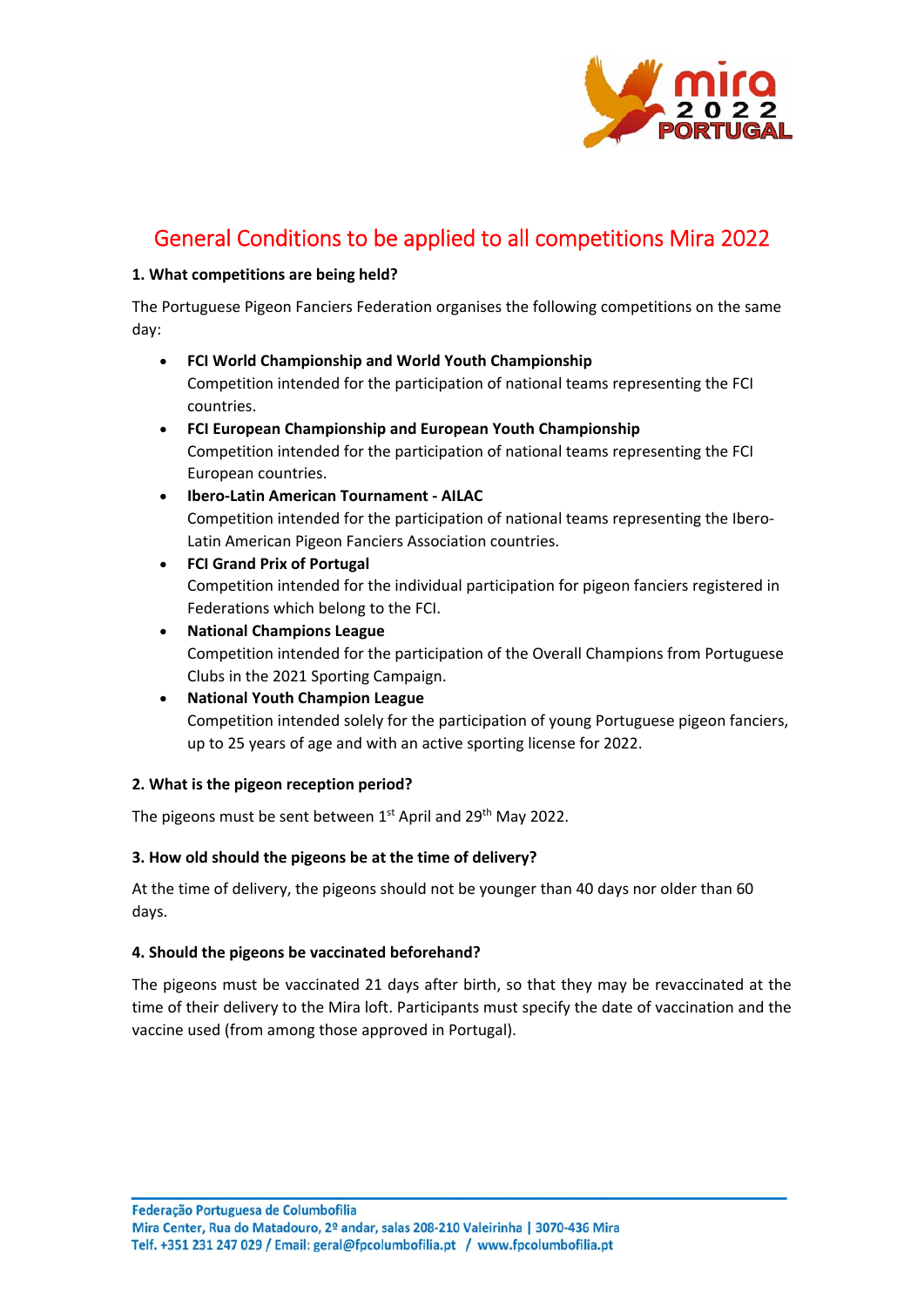

#### **5. How can pigeons be sent from overseas?**

#### **To send pigeons by plane, proceed accordingly:**

**i)** Send, by email (geral@fpcolumbofilia.pt), the AIR WAYBILL (AWB), a list with identification for every pigeon, a copy of the health certificate, an invoice with the note "No commercial value" and a statement of donation to the Portuguese Pigeon Fanciers Federation.

#### **Important: Send the original documents with the shipment (pigeons)**

**ii)** Send the pigeons to the following destination: Federação Portuguesa de Columbofilia Aeroporto Humberto Delgado – Lisboa, Portugal

#### **Note: Pigeons should not arrive during weekends because customs is closed on those days.**

#### **6. Which documents should be sent with the pigeons?**

The following documents must be delivered alongside the pigeons:

- Pedigrees + Ownership certificates.
- Newcastle Disease vaccination statement (specifying the vaccine used and the date it was administered).

#### **7. Miscellaneous**

- All pigeons are banded with electronic leg bands
- The Portuguese Pigeon Fanciers Federation (FPC) will keep information updated at www.fpcolumbofilia.pt
- All participating pigeons are considered property of the FPC, which will have authority to decide about their future;.
- The trainings and final race dates, as well as the corresponding distances, may be changed according to weather conditions or other circumstances of force majeure.
- The organisation accepts no liability for loss of pigeons, accident or illness that prevents their participation in trainings or in the final race. There shall be no refund of registration fees.
- Should any pigeon suffer an accident or die during the adduction period, the owners will be notified by the organisation for possible replacement up to the 22<sup>nd</sup> May, without extra cost.

#### **IMPORTANT NOTES:**

 Any pigeon owner who has not sent, up to 8 days before the final race, the ownership certificate and/or pedigree, or whose pedigree does not correctly identify the pigeons origin, shall be penalised in 50 % of the value of any awards won in the various competitions participated in and shall not be entitled to any reimbursement in the amount of the sale of their pigeons in auction.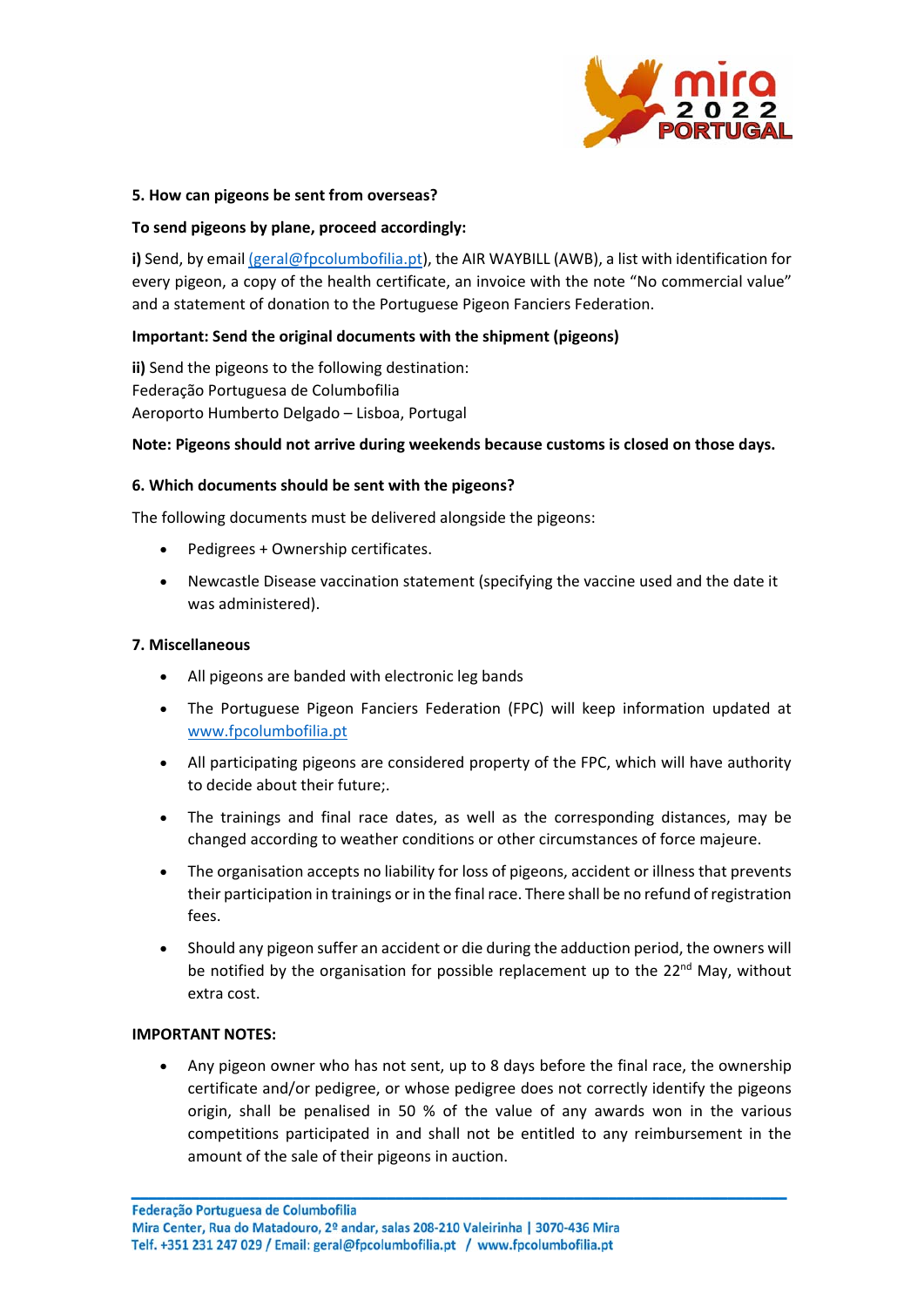

- All participants must provide their mobile phone number upon registration, so that we can send via text message relevant information regarding pigeons' progress in the competition.
- Pigeons participating in the World Championship and World Youth Championship, can be activated to compete in the FCI Portugal Grand Prix, by paying a registration fee (one hundred euros per pigeon), up to two days before the 1st Hotspot.

**\*\*\*** 

# FCI World Championship

### Conditions of Participation

- 1. The World Championship is open to the participation of national teams belonging to the Federations registered with the FCI.
- 2. Each national team shall have a maximum of 30 pigeons, with 2022 leg bands.
- 3. Pigeons participating in the World Championship cannot participate in the European Championship, in the European Youth Championship or in the World Youth Championship.
- 4. Pigeons participating in the World Championship can be activated to compete in the FCI Portugal Grand Prix, by paying the registration fee (one hundred euros per pigeon), up to two days before the 1st Hotspot.
- 5. Each national federation will have to pay the Portuguese Pigeon Federation the amount of 30 euros per pigeon for registration in the World Championship.

# Rankings:

#### **The following rankings shall be applied:**

- a. Individual Ranking
- b. Ranking by country

 $\rightarrow$  Sum of the average of the three best pigeons in the final race c. Ace Pigeon Ranking

 $\rightarrow$  Ranking shall be decided by the sum of the averages attained in trainings exceeding 100 km + the final race;

 $\rightarrow$  All pigeons not ranked in the final race shall be excluded from the Ace Pigeon ranking;

 $\rightarrow$  If there is a tie, the pigeon attaining the best ranking in the final race shall take precedence;

 $\rightarrow$  Ace Pigeon provisional rankings shall be disclosed training-by-training.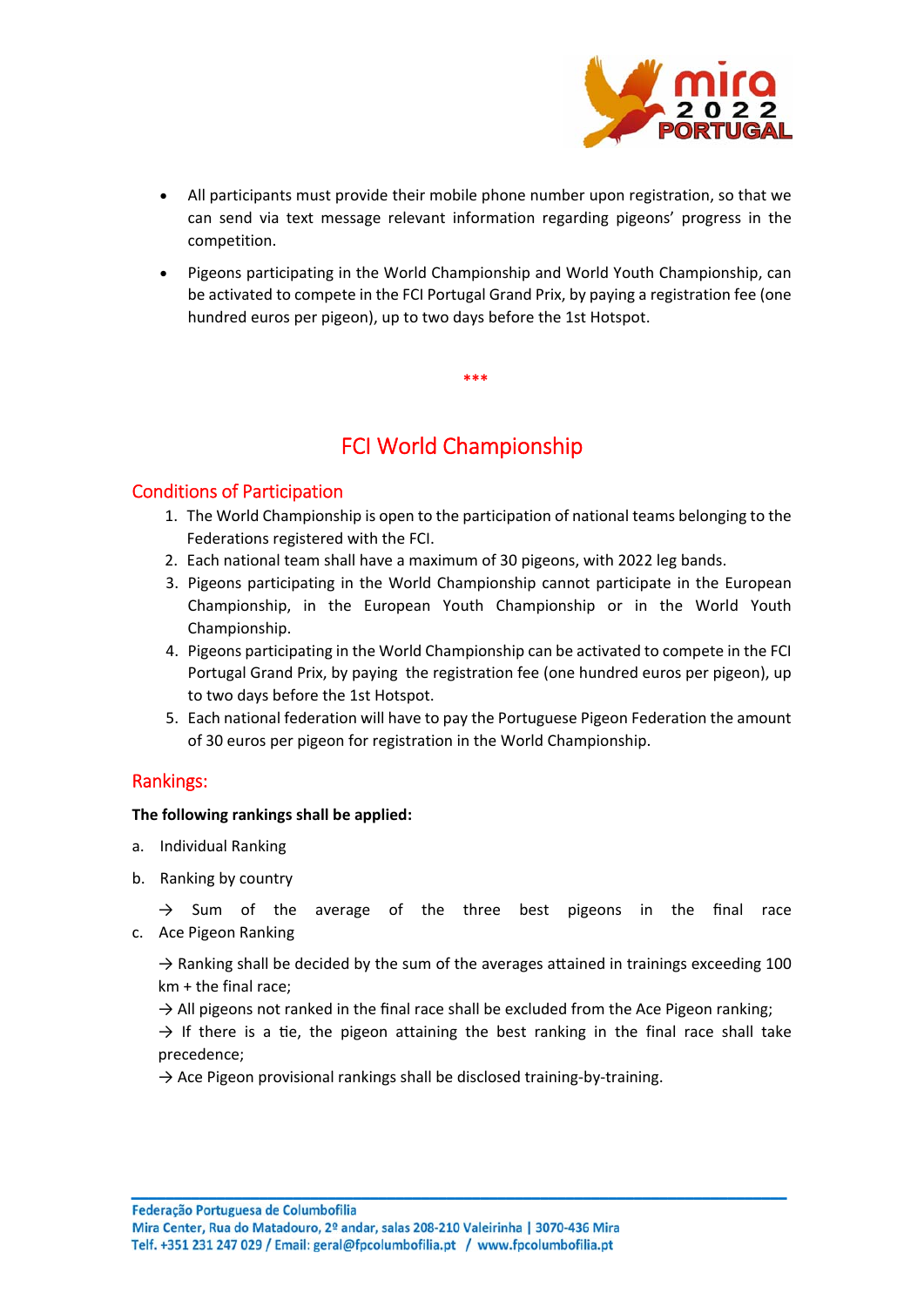

#### **Closure of rankings:**

In the final race, the race ends when 25% of the basketed pigeons arrive. If 25% of the pigeons do not arrive on the day of the race, the race will run until 3 pm the next day, unless otherwise stated by FCI.

#### Prizes:

Individual Ranking / Ace Pigeon / Countries:

- 1st place Trophy + Diploma
- 2nd place Trophy + Diploma
- 3rd place Trophy + Diploma

Participation Diplomas shall be awarded to all pigeon fanciers members of the participating countries' national teams

#### **Monetary Awards**

The total revenue from the World Championship is made up of the registration fees for this Championship (30 euros per pigeon). 50% of this amount will be to the organization, 5% to the FCI and 45% will be to prizes, distributed as follows:

- 20% for individual ratings. Of this 20%, 50% will be awarded to the 1st runner‐up (pigeon fancier), 30% to the 2nd runner-up (pigeon fancier) and 20% to the 3rd runner-up (pigeon fancier)
- 20% for country rankings. Of this 20%, the 1st ranked federation will be awarded 50%, the 2nd ranked federation will be awarded 30% and the 3rd ranked federation will be awarded 20%;
- 5% for the 1st Ace Pigeon (pigeon fancier).

All amounts will be subject to legal taxes, which will be deducted.

#### **Participation prizes ‐ auction:**

All pigeons that arrive in the final race will be auctioned. The pigeon breeder will be awarded a participation prize equivalent to 25% of the value generated by their pigeon, value subject to legal taxes, which will be deducted.

#### Important Notes

When sending the pigeons, the following must be provided:

 $\rightarrow$  Telephone contacts and email to send relevant information regarding pigeons during their participation in the championship;

 $\rightarrow$  Your photo, in JPG format, so that the FPC can display on the website key results achieved in trainings and the final race.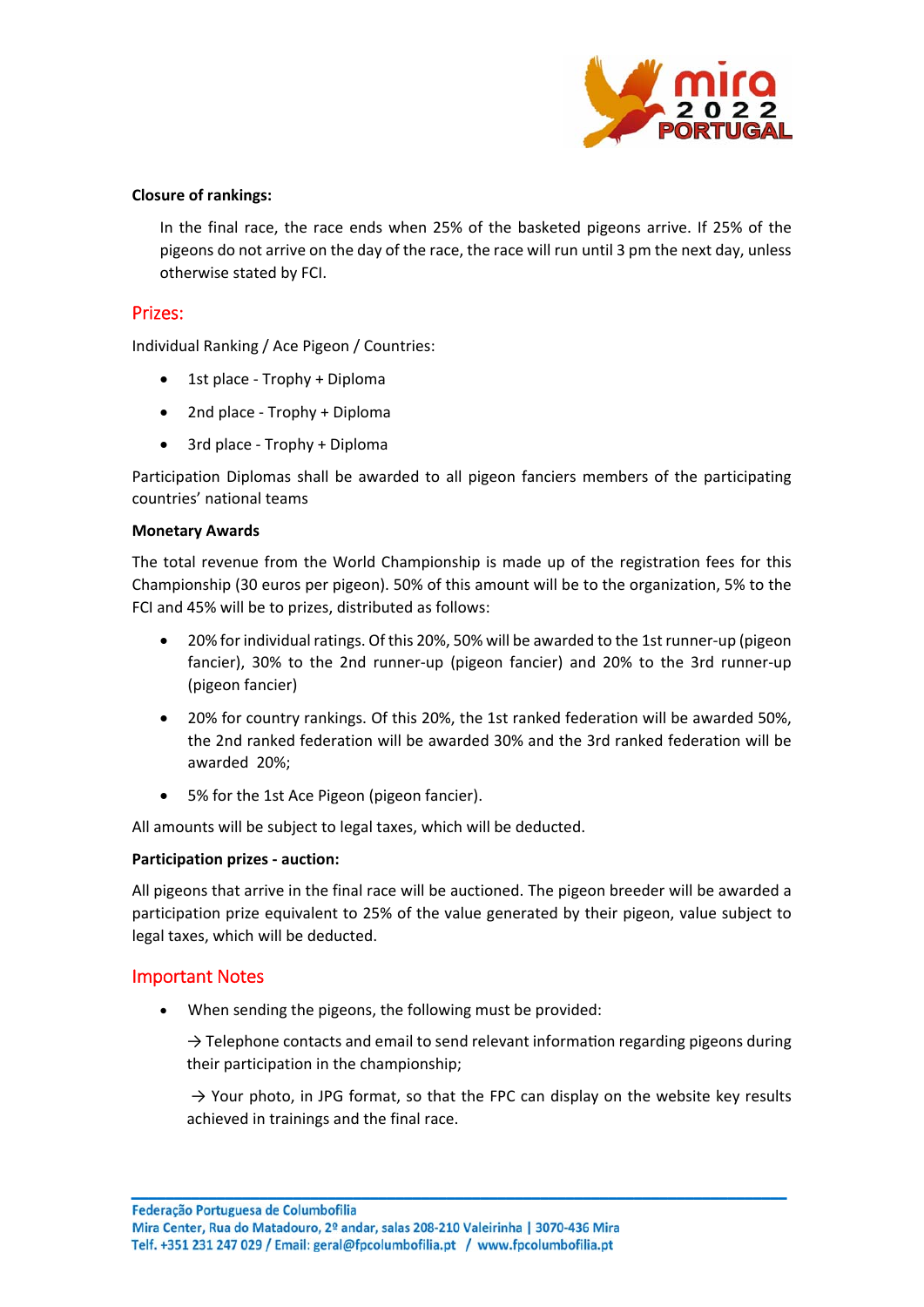

## Trainings Calendar ‐ Final Race

The trainings Calendar shall be posted in good time on the FPC website (www.fpcolumbofilia.pt).

- Date of final race: 24th of September 2022
- Distance: +‐ 400 km.

# FCI World Youth Championship

**\*\*\*** 

### Conditions of Participation

- 1. The World Youth Championship is open to the participation of national teams belonging to the Federations registered with the FCI;
- 2. The fanciers from the national teams must be between 14 and 25 years old.
- 3. Each national team shall have a maximum of 15 active pigeons, with 2022 leg bands.
- 4. Each national federation must send the following documents to the organizer: a) Proof of the young pigeon fanciers age;
	- b) Proof that the young pigeon fancier is a valid member of the respective federation;

c) Declaration issued by the national federation or by the club participating in competitions.

- 5. Pigeons participating in the World Youth Championship cannot participate in the European Championship, in the European Youth Championship or in the World Championship.
- 6. Pigeons participating in the World Youth Championship can be activated to compete in the FCI Portugal Grand Prix, by paying the registration fee (one hundred euros per pigeon), up to two days before the 1st Hotspot.
- 7. Each national federation will have to pay the Portuguese Pigeon Federation the amount of 30 euros per pigeon for registration in the World Youth Championship.

### Rankings:

#### **The following rankings shall be applied:**

- a. Individual Ranking
- b. Ranking by country

 $\rightarrow$  Sum of the average of the three best pigeons in the final race c. Ace Pigeon Ranking

 $\rightarrow$  Ranking shall be decided by the sum of the averages attained in trainings exceeding 100 km + the final race;

 $\rightarrow$  All pigeons not ranked in the final race shall be excluded from the Ace Pigeon ranking;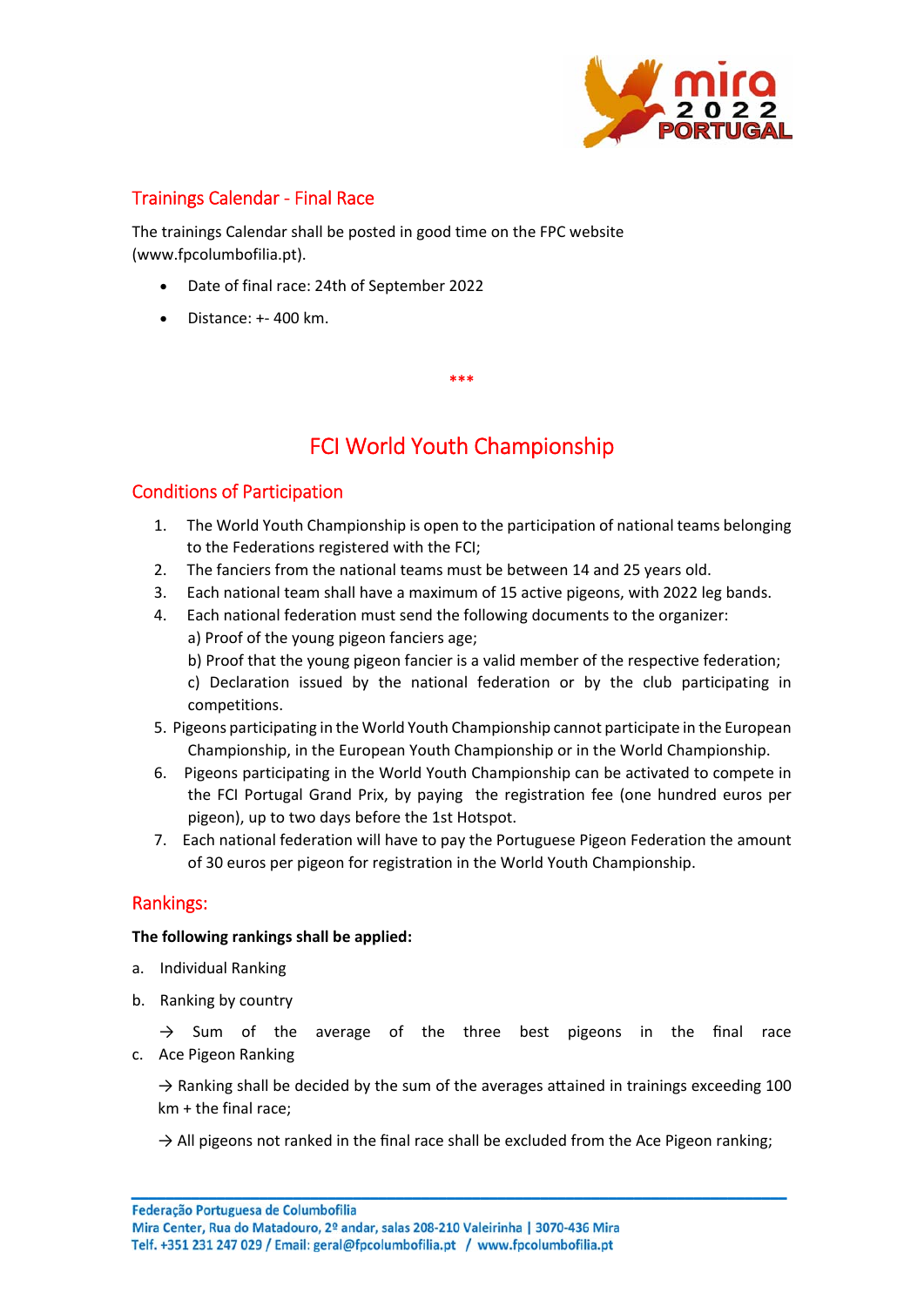

 $\rightarrow$  If there is a tie, the pigeon attaining the best ranking in the final race shall take precedence;

 $\rightarrow$  Ace Pigeon provisional rankings shall be disclosed training-by-training.

#### **Closure of rankings:**

In the final race, the race ends when 25% of the basketed pigeons arrive. If 25% of the pigeons do not arrive on the day of the race, the race will run until 3 pm the next day, unless otherwise stated by FCI.

#### Prizes:

Individual Ranking / Ace Pigeon / Countries:

- 1st place Trophy + Diploma
- 2nd place Trophy + Diploma
- 3rd place Trophy + Diploma

Participation Diplomas shall be awarded to all pigeon fanciers members of the participating countries' national teams

#### **Monetary Awards:**

The total revenue from the World Youth Championship is made up of the registration fees for this Championship (30 euros per pigeon). 50% of this amount will be to the organization, 5% to the FCI and 45% will be to prizes, distributed as follows:

•20% for individual ratings. Of this 20%, 50% will be awarded to the 1st runner‐up (pigeon fancier), 30% to the 2nd runner-up (pigeon fancier) and 20% to the 3rd runner-up (pigeon fancier);

•20% for country rankings. Of this 20%, the 1st ranked federation will be awarded 50, the 2nd ranked federation will be awarded 30% and the 3rd ranked federation will be awarded 20%;

•5% for the 1st Ace Pigeon (pigeon fancier).

All amounts will be subject to legal taxes, which will be deducted.

#### **Participation prizes ‐ auction:**

All pigeons that arrive in the final race will be auctioned. The pigeon owner will be awarded a participation prize equivalent to 25% of the value generated by their pigeon, value subject to legal taxes, which will be deducted.

#### Important Notes

When sending the pigeons, the following must be provided:

 $\rightarrow$  Telephone contacts and email to send relevant information regarding pigeons during their participation in the championship.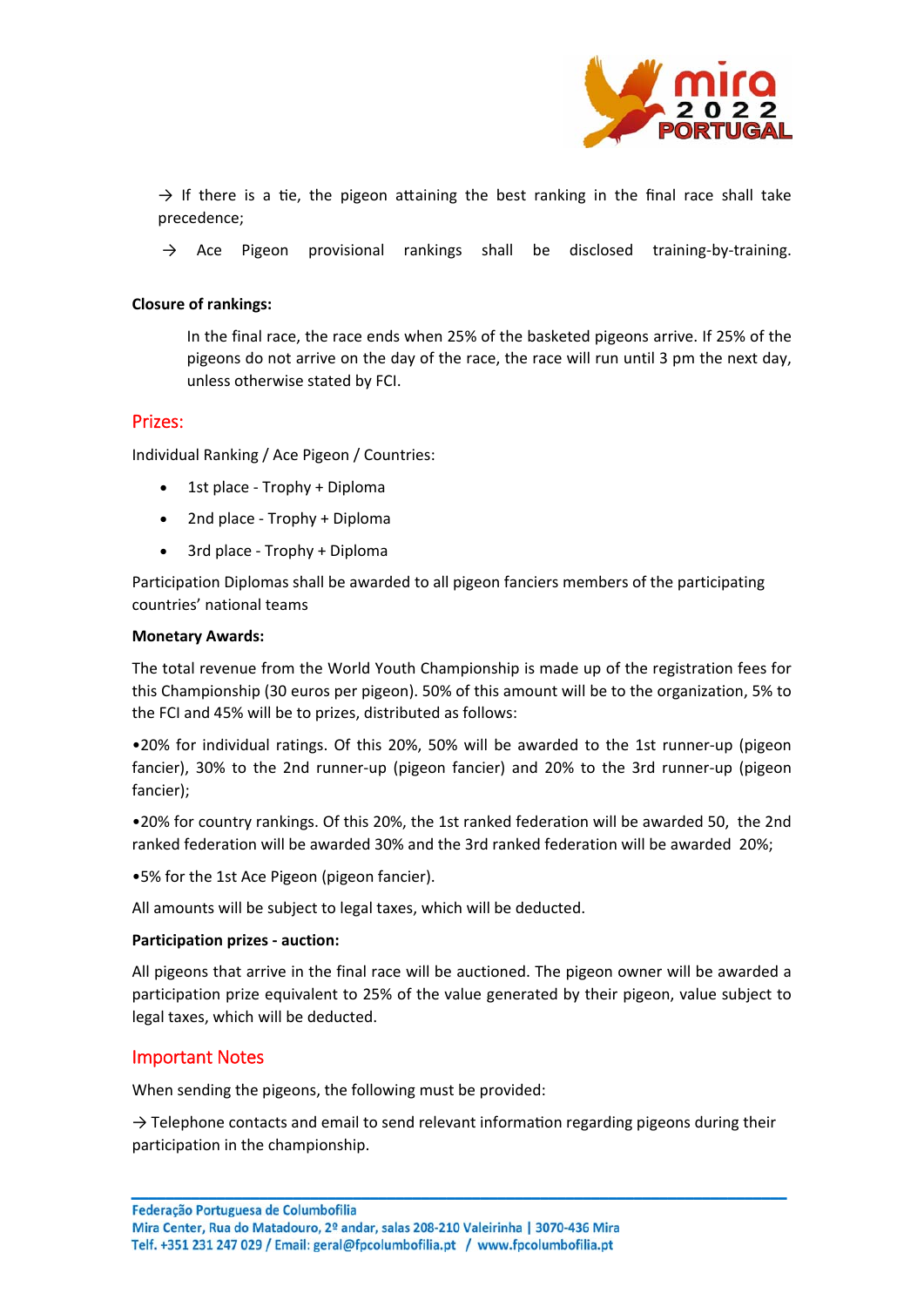

 $\rightarrow$  Your photo, in JPG format, so that the FPC can display on the website key results achieved in trainings and the final race.

# Trainings Calendar ‐ Final Race

The trainings Calendar shall be posted in good time on the FPC website (www.fpcolumbofilia.pt).

- Date of final race: 24th of September 2022
- Distance: +‐ 400 km.